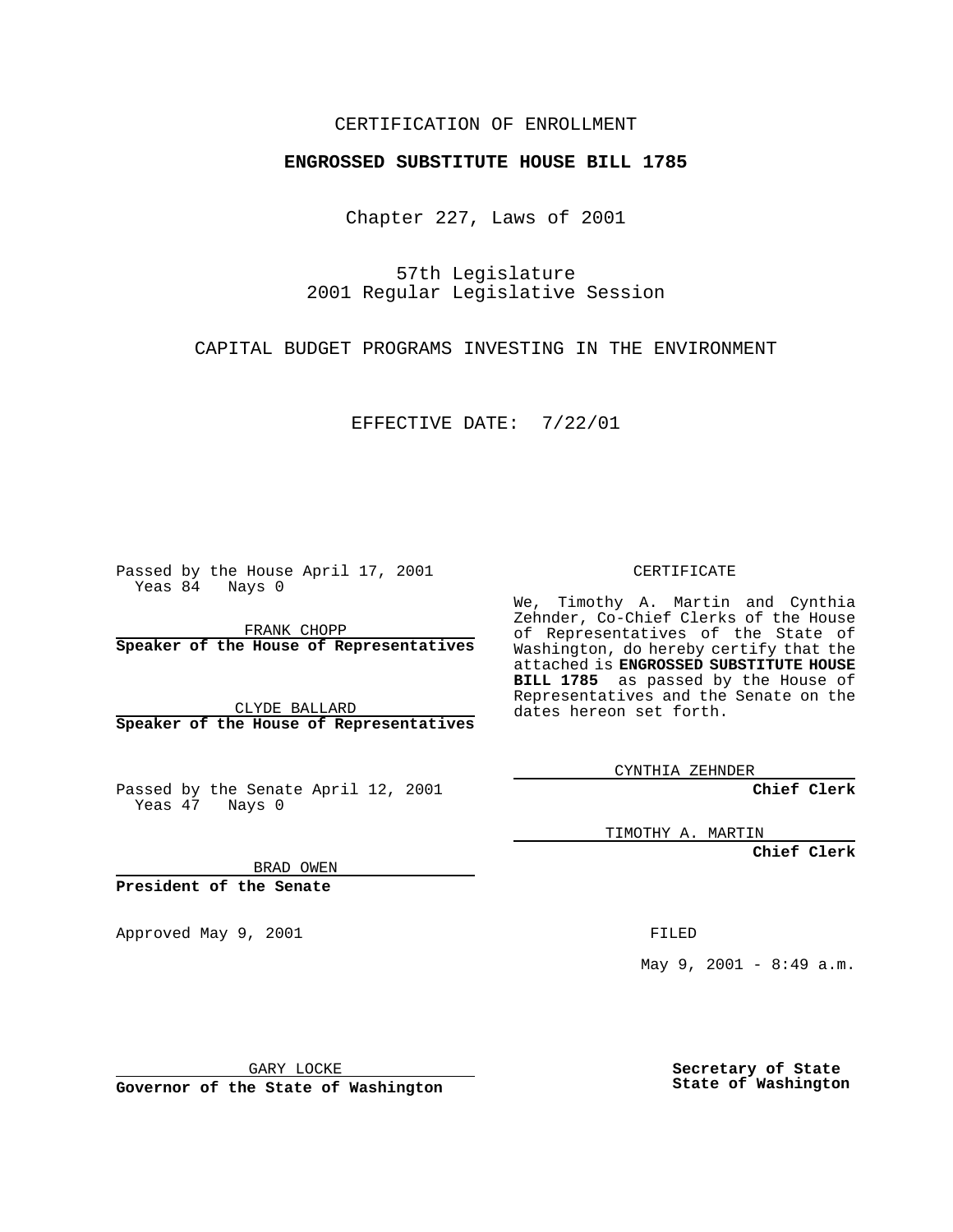# **ENGROSSED SUBSTITUTE HOUSE BILL 1785** \_\_\_\_\_\_\_\_\_\_\_\_\_\_\_\_\_\_\_\_\_\_\_\_\_\_\_\_\_\_\_\_\_\_\_\_\_\_\_\_\_\_\_\_\_\_\_

\_\_\_\_\_\_\_\_\_\_\_\_\_\_\_\_\_\_\_\_\_\_\_\_\_\_\_\_\_\_\_\_\_\_\_\_\_\_\_\_\_\_\_\_\_\_\_

#### AS AMENDED BY THE SENATE

Passed Legislature - 2001 Regular Session

#### **State of Washington 57th Legislature 2001 Regular Session**

**By** House Committee on Natural Resources (originally sponsored by Representatives Murray, Alexander, Doumit, Rockefeller, Esser, Sump, Kenney and McIntire)

Read first time . Referred to Committee on .

 AN ACT Relating to implementing the recommendations of the joint legislative audit and review committee report regarding capital budget programs investing in the environment; amending RCW 79.24.580; adding a new section to chapter 43.41 RCW; adding a new section to chapter 89.08 RCW; adding a new section to chapter 90.64 RCW; adding a new section to chapter 70.105D RCW; adding a new section to chapter 70.146 RCW; adding a new section to chapter 79A.15 RCW; adding a new section to chapter 77.85 RCW; adding a new section to chapter 43.155 RCW; adding a new section to chapter 77.04 RCW; and creating a new section.

BE IT ENACTED BY THE LEGISLATURE OF THE STATE OF WASHINGTON:

 NEW SECTION. **Sec. 1.** The legislature finds that the amount of overall requests for funding for natural resource-related programs in the capital budget has been steadily growing. The legislature also finds that there is an increasing interest by the public in examining the performance of the projects and programs to determine the return on their investments and that a coordinated and integrated response by state agencies will allow for better targeting of resources. The legislature further finds that there is a need to improve the data and the integration of data that is collected by state agencies and grant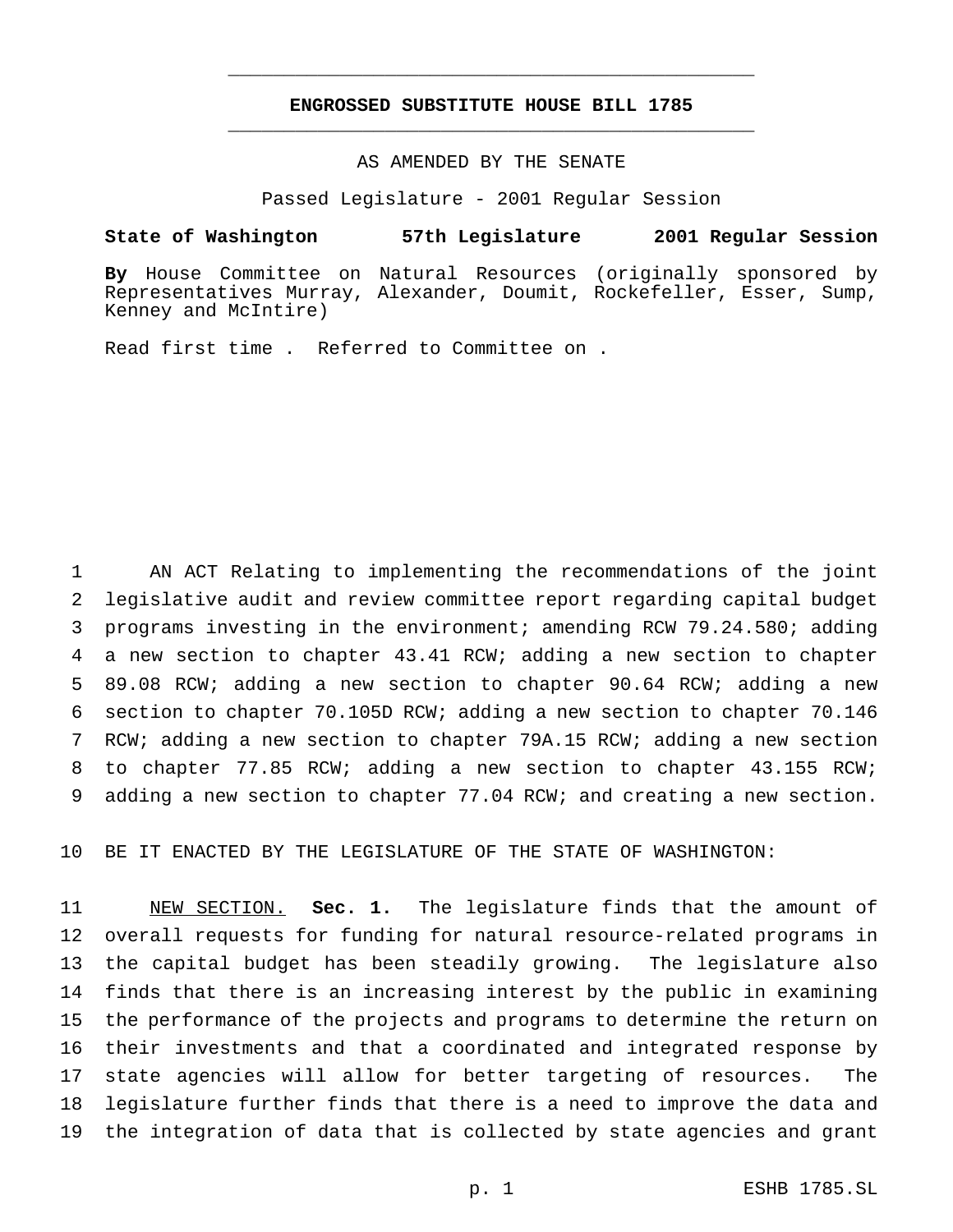and loan recipients in order to better measure the outcomes of projects and programs. The legislature intends to begin implementing the recommendations contained in the joint legislative audit and review committee's report number 01-1 on investing in the environment in order to improve the efficiency, effectiveness, and accountability of these natural resource-related programs funded in the state capital budget.

 NEW SECTION. **Sec. 2.** A new section is added to chapter 43.41 RCW to read as follows:

 (1) The office of financial management shall assist natural resource-related agencies in developing outcome focused performance measures for administering natural resource-related and environmentally based grant and loan programs. These performance measures are to be used in determining grant eligibility, for program management and performance assessment.

 (2) The office of financial management and the governor's salmon recovery office shall assist natural resource-related agencies in developing recommendations for a monitoring program to measure outcome focused performance measures required by this section. The recommendations must be consistent with the framework and coordinated monitoring strategy developed by the monitoring oversight committee established in RCW 77.85.--- (section 3, Substitute Senate Bill No. 5637, Laws of 2001).

 (3) Natural resource agencies shall consult with grant or loan recipients including local governments, tribes, nongovernmental organizations, and other interested parties, and report to the office of financial management on the implementation of this section. The office of financial management shall report to the appropriate legislative committees of the legislature on the agencies' implementation of this section, including any necessary changes in current law, and funding requirements by July 31, 2002. Natural resource agencies shall assist the office of financial management in preparing the report, including complying with time frames for submitting information established by the office of financial management.

 (4) For purposes of this section, "natural resource-related agencies" include the department of ecology, the department of natural resources, the department of fish and wildlife, the state conservation commission, the interagency committee for outdoor recreation, the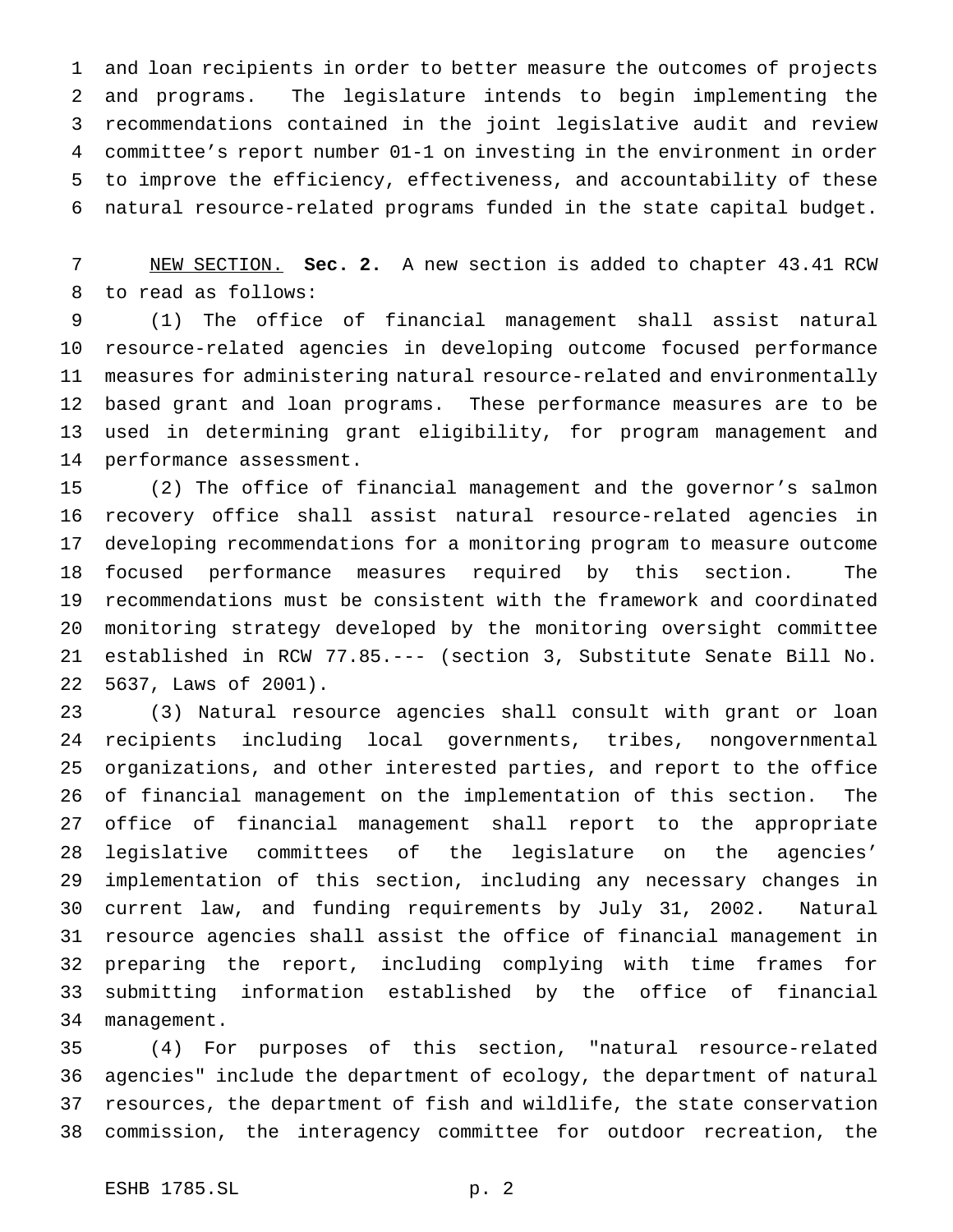salmon recovery funding board, and the public works board within the department of community, trade, and economic development.

 (5) For purposes of this section, "natural resource-related environmentally based grant and loan programs" includes the conservation reserve enhancement program; dairy nutrient management grants under chapter 90.64 RCW; state conservation commission water quality grants under chapter 89.08 RCW; coordinated prevention grants, public participation grants, and remedial action grants under RCW 70.105D.070; water pollution control facilities financing under chapter 70.146 RCW; aquatic lands enhancement grants under RCW 79.24.580; habitat grants under the Washington wildlife and recreation program 12 under RCW 79A.15.040; salmon recovery grants under chapter 77.85 RCW; and the public work trust fund program under chapter 43.155 RCW. The term also includes programs administered by the department of fish and wildlife related to protection or recovery of fish stocks which are funded with moneys from the capital budget.

 NEW SECTION. **Sec. 3.** A new section is added to chapter 89.08 RCW to read as follows:

 In administering grant programs to improve water quality and protect habitat, the commission shall require grant recipients to incorporate the environmental benefits of the project into their grant applications, and the commission shall utilize the statement of environmental benefit in its grant prioritization and selection process. The commission shall also develop appropriate outcome focused performance measures to be used both for management and performance assessment of the grant program. The commission shall work with the districts to develop uniform performance measures across participating districts. To the extent possible, the commission should coordinate its performance measure system with other natural resource-related agencies as defined in section 2 of this act. The commission shall consult with affected interest groups in implementing this section.

 NEW SECTION. **Sec. 4.** A new section is added to chapter 90.64 RCW to read as follows:

 In providing grants to dairy producers, districts shall require grant applicants to incorporate the environmental benefits of the project into their applications, and the districts shall utilize the statement of environmental benefit in their prioritization and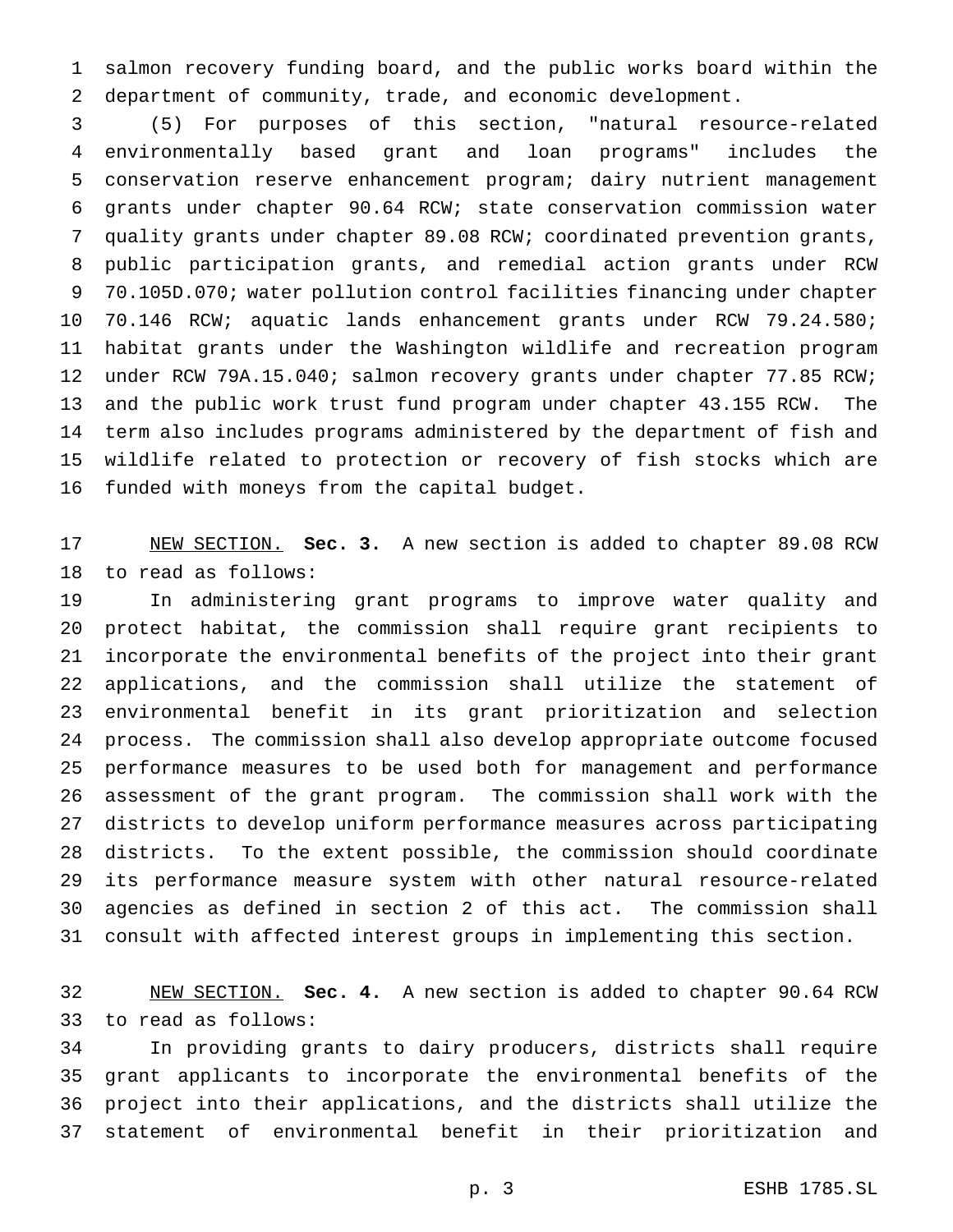selection process. The districts shall also develop appropriate outcome focused performance measures to be used both for management and performance assessment of the program. The commission shall work with the districts to develop uniform performance measures across participating districts. To the extent possible, the commission should coordinate its performance measure system with other natural resource- related agencies as defined in section 2 of this act. The commission shall consult with affected interest groups in implementing this section.

 NEW SECTION. **Sec. 5.** A new section is added to chapter 70.105D RCW to read as follows:

 In providing grants to local governments, the department shall require grant recipients to incorporate the environmental benefits of the project into their grant applications, and the department shall utilize the statement of environmental benefit in its prioritization and selection process. The department shall also develop appropriate outcome focused performance measures to be used both for management and performance assessment of the grant program. To the extent possible, the department should coordinate its performance measure system with other natural resource-related agencies as defined in section 2 of this act. The department shall consult with affected interest groups in implementing this section.

 NEW SECTION. **Sec. 6.** A new section is added to chapter 70.146 RCW to read as follows:

 In providing grants and loans to local governments, the department shall require recipients to incorporate the environmental benefits of the project into their applications, and the department shall utilize the statement of environmental benefits in its grant and loan prioritization and selection process. The department shall also develop appropriate outcome focused performance measures to be used both for management and performance assessment of the grant and loan program. To the extent possible, the department should coordinate its performance measure system with other natural resource-related agencies as defined in section 2 of this act. The department shall consult with affected interest groups in implementing this section.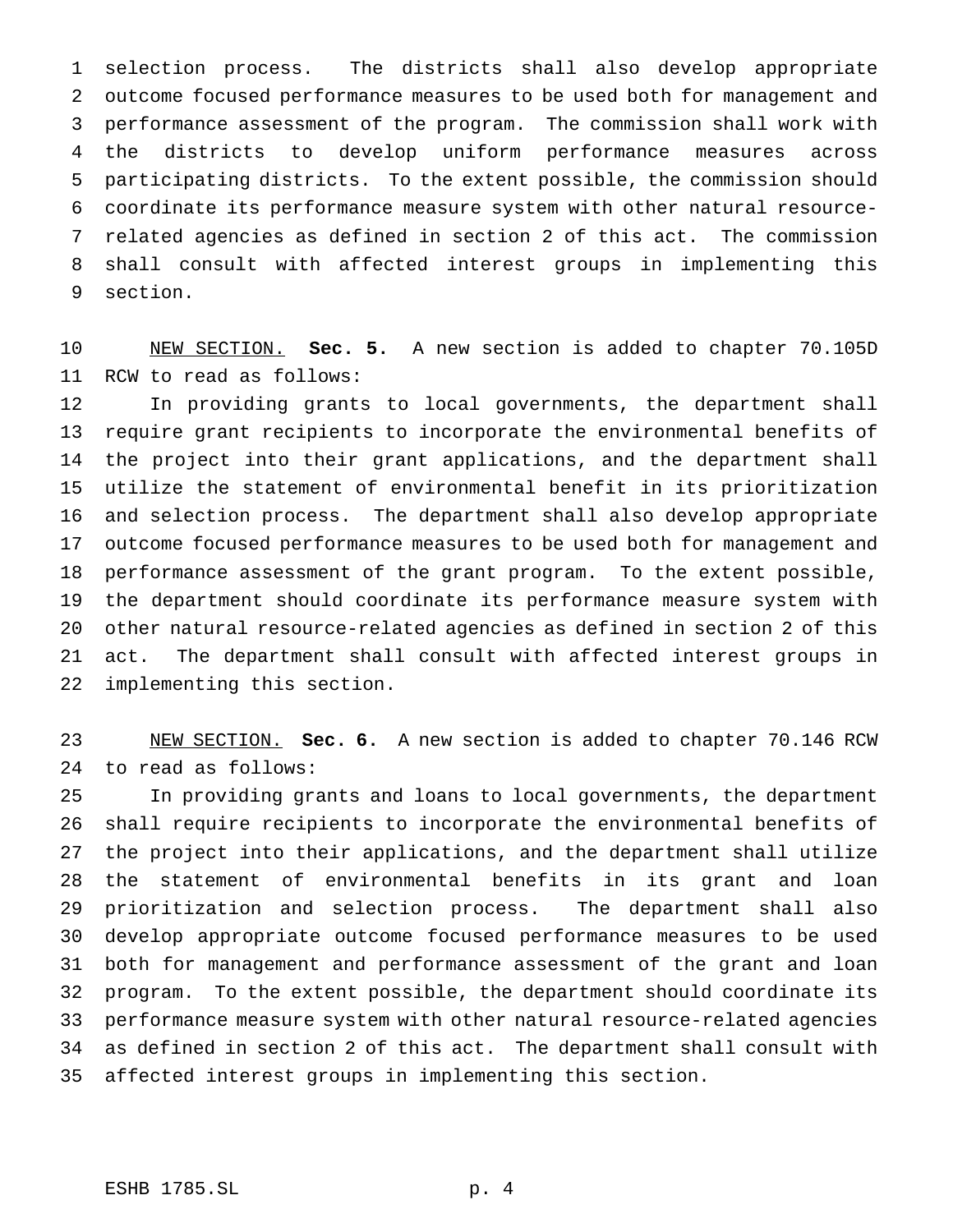**Sec. 7.** RCW 79.24.580 and 1999 c 309 s 919 are each amended to read as follows:

 After deduction for management costs as provided in RCW 79.64.040 and payments to towns under RCW 79.92.110(2), all moneys received by the state from the sale or lease of state-owned aquatic lands and from the sale of valuable material from state-owned aquatic lands shall be deposited in the aquatic lands enhancement account which is hereby created in the state treasury. After appropriation, these funds shall be used solely for aquatic lands enhancement projects; for the purchase, improvement, or protection of aquatic lands for public purposes; for providing and improving access to such lands; and for volunteer cooperative fish and game projects.

 In providing grants for aquatic lands enhancement projects, the 14 department shall require grant recipients to incorporate the environmental benefits of the project into their grant applications, and the department shall utilize the statement of environmental 17 benefits in its prioritization and selection process. The department shall also develop appropriate outcome focused performance measures to 19 be used both for management and performance assessment of the grants. 20 To the extent possible, the department should coordinate its performance measure system with other natural resource-related agencies 22 as defined in section 2 of this act. The department shall consult with 23 affected interest groups in implementing this section.

 During the fiscal biennium ending June 30, 2001, the funds may be appropriated for boating safety, shellfish management, enforcement, and enhancement and for developing and implementing plans for population monitoring and restoration of native wild salmon stock.

 NEW SECTION. **Sec. 8.** A new section is added to chapter 79A.15 RCW to read as follows:

 In providing grants through the habitat conservation account, the committee shall require grant applicants to incorporate the environmental benefits of the project into their grant applications, and the committee shall utilize the statement of environmental benefits in the grant application and review process. The committee shall also develop appropriate outcome focused performance measures to be used both for management and performance assessment of the grant program. To the extent possible, the committee should coordinate its performance measure system with other natural resource-related agencies as defined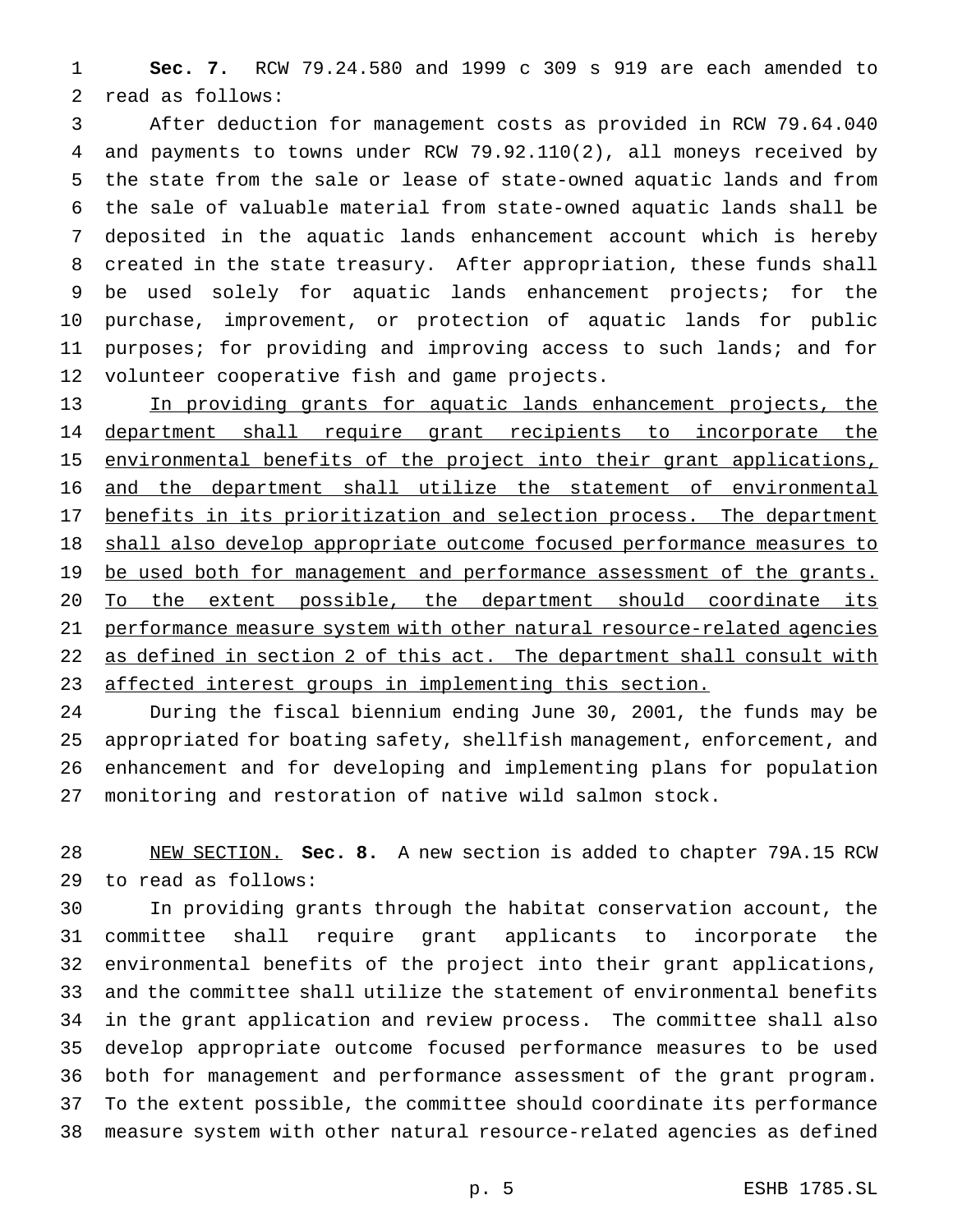in section 2 of this act. The committee shall consult with affected interest groups in implementing this section.

 NEW SECTION. **Sec. 9.** A new section is added to chapter 77.85 RCW to read as follows:

 In providing funding for habitat projects, the salmon recovery funding board shall require recipients to incorporate the environmental benefits of the project into their grant applications, and the board shall utilize the statement of environmental benefits in its prioritization and selection process. The board shall also develop appropriate outcome focused performance measures to be used both for management and performance assessment of the grant program. To the extent possible, the board should coordinate its performance measure system with other natural resource-related agencies as defined in section 2 of this act. The board shall consult with affected interest groups in implementing this section.

 NEW SECTION. **Sec. 10.** A new section is added to chapter 43.155 RCW to read as follows:

 In providing loans for public works projects, the board shall require recipients to incorporate the environmental benefits of the project into their applications, and the board shall utilize the statement of environmental benefits in its prioritization and selection process. The board shall also develop appropriate outcome focused performance measures to be used both for management and performance assessment of the loan program. To the extent possible, the department should coordinate its performance measure system with other natural resource-related agencies as defined in section 2 of this act. The board shall consult with affected interest groups in implementing this section.

 NEW SECTION. **Sec. 11.** A new section is added to chapter 77.04 RCW to read as follows:

 In administering programs funded with moneys from the capital budget related to protection or recovery of fish stocks, the department shall incorporate the environmental benefits of a project into its prioritization and selection process. The department shall also develop appropriate outcome focused performance measures to be used both for management and performance assessment of the program. To the